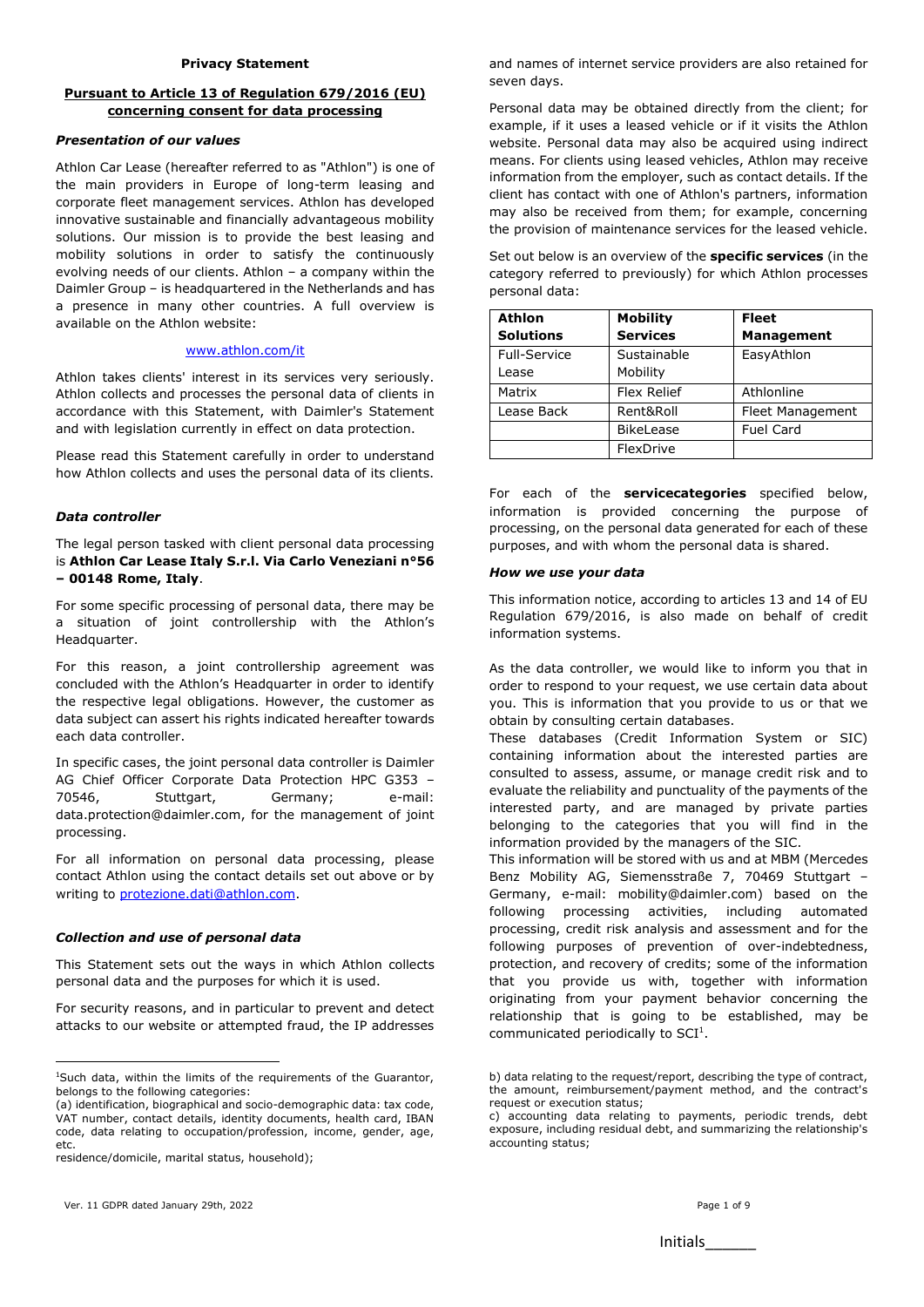This means that the persons in the above categories to whom you make the request for the establishment of a relationship will be able to know whether you have submitted a request to us and whether you pay regularly.

The processing and communication of your data is a requirement for the conclusion of the contract. Without this information, we may not be able to respond to your request. The storage of this information in the databases takes place based on the data controller's legitimate interest to consult the SCI.

## *Processing carried out by our Company*

We will not transfer your data to a third country outside the EU or to an international organization.

According to the terms, methods, and within the limits of applicability established by the regulations in force, you have the right to know your data and to exercise the various rights relating to its use (rectification, updating, cancellation, restriction of processing, opposition, etc.).

You may lodge a complaint with the Personal Data Protection Authority (www.garanteprivacy.it), as well as resort to other means of protection provided by the applicable legislation.

We keep your data at our Company for the time necessary to manage your contractual relationship and to comply with legal obligations (for example, as provided for in Article 2220 of the Civil Code regarding the storage of accounting records).

For any request concerning your data, you can contact the references in the "Data Controller" section of this document or write an e-mail to the following address: [protezione.dati@athlon.com](mailto:protezione.dati@athlon.com) and/or the companies listed below to whom we will disclose your information.

Your data may be used in an application's automated decision-making process if such a decision is necessary to conclude or execute your contract with us. Athlon Car Lease Italy S.r.l. adopts an automated credit scoring system based on the application of statistical methods or models to assess credit risk, the results of which are expressed in the form of synthetic judgments, scores associated with the Client, aimed at providing a representation, in predictive or probabilistic terms, of his or her risk profile, reliability or punctuality of payments. Pursuant to Article 22, section 3 of EU Regulation 679/2016, the Client still has the right to obtain human intervention by Athlon Car Lease Italy S.r.l. to express his opinion and challenge the decision.

Your data may also be used to **prevent overindebtedness, protect and recover credits**, using electronic processing, consultation, comparison with preestablished criteria, and conduct any other appropriate operation relating to the achievement of the purposes described above, **also using the transmission and communication of data to third parties charged with carrying out or providing specific services – strictly functional to the execution of the contractual relationship – such as banks, companies that carry out payment services, insurance companies, factoring and** 

**debt collection companies, companies that provide commercial information; these subjects, in turn, may communicate them to their business partners, members, users, assignees within their respective institutional purposes, all in full compliance with the provisions of the law on data protection and data security.**

We would also like to inform you that you can contact our Data Protection Officer at the following address if you have any questions: [protezione.dati@athlon.com](mailto:protezione.dati@athlon.com) and/or the companies listed below to whom we will disclose your information.

# *Processing carried out by the SCI Manager*

To better assess the credit risk, as well as the reliability and punctuality of payments, we communicate certain data (personal data, also of the person possibly co-obligated, type of contract, amount of credit, repayment methods) to the Credit Information System systems, which are regulated by the relevant Code of Conduct (Code of Conduct for information systems operated by private entities on consumer credit, reliability, and punctuality of payments – Provision of September 12, 2019) and which hold the status of the autonomous data controller. The data is also made accessible to the various private subjects belonging to the categories you will find in the SIC managers' information, available through the channels listed below.

The data concerning you is periodically updated with information acquired during the relationship (payment trends, residual debt, and the relationship).

Within the scope of the SIC, your data will be treated under the methods of organization, comparison, and elaboration strictly necessary for the pursuit of the purposes described above, and it will be elaborated using computer, telematic and manual instruments that guarantee the security and confidentiality of the credit information treated. The data contained in the EURISC SIC is also processed by automated credit scoring decision-making or processing using various types of factors (including, but not limited to, the following: The number and characteristics of existing credit relationships, the trend and payment history of existing or extinguished relationships, the presence and characteristics of new credit applications, the history of extinguished credit relationships, etc.) to give you a summary judgment or score on your level of reliability and solvency.

Some additional information may be provided to you if your request is not granted.

The SCIs we adhere to are:

# **CRIF S.p.A**

table below

Bologna, via M. Fantinn. 1-3 Public Relations Office, via Zanardi 41, 40131 - Bologna (fax: 051/6458940 - tel.: 051/6458900, website: www.consumatori.crif.com) SYSTEM TYPE: positive and negative DATA RETENTION TIMES: these times are indicated in the

1

d) data relating to recovery or litigation activities, to the assignment of credit or exceptional events affecting the subjective or patrimonial situation of companies, legal persons, or other entities.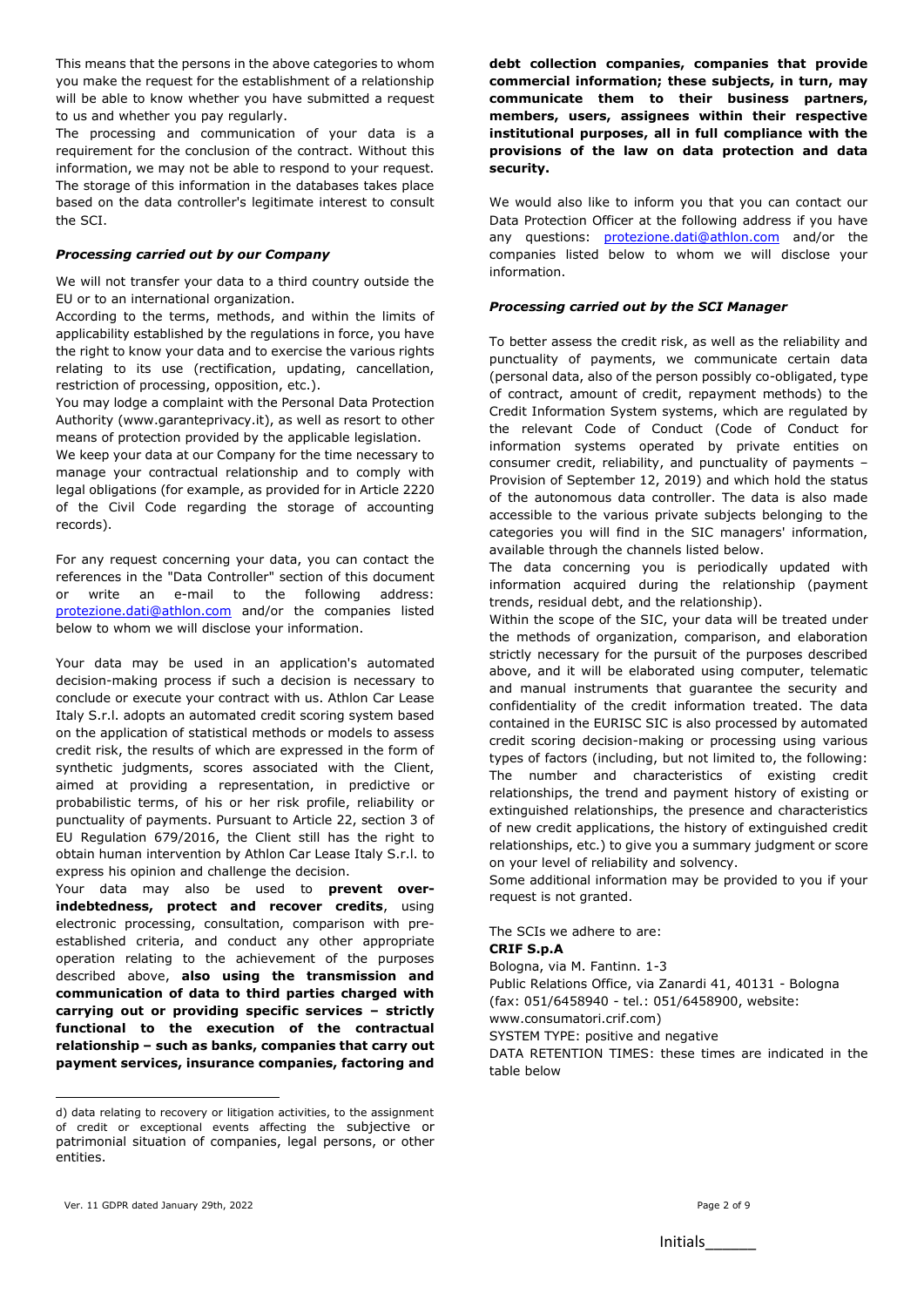USE OF AUTOMATED CREDIT SCORING SYSTEMS: yes EXISTENCE OF AN AUTOMATED DECISION-MAKING PROCESS: no

You have the right to access your data at any time. Please contact our Company at the references in the "Data Controller" section of this document, or you can write an email to the following address: [protezione.dati@athlon.com,](mailto:protezione.dati@athlon.com) or you may contact the SIC managers at the addresses indicated above.

In the same way, you can request the correction, updating, or integration of inexact or incomplete data, or the cancellation or blocking of data processed in violation of the law, or oppose its use for legitimate reasons to be highlighted in the request (Articles 15 to 22 of the EU Regulation excluding art. 20).

#### *Data retention times in the SCI:*

| Personal data related to requests,<br>communicated by participants                                                                            | For the time necessary for the investigation,<br>but in any case, no later than 180 days<br>from the date of submission of the requests.                                                                                                                                 |
|-----------------------------------------------------------------------------------------------------------------------------------------------|--------------------------------------------------------------------------------------------------------------------------------------------------------------------------------------------------------------------------------------------------------------------------|
| Personal data relating to the request waived or<br>not granted by the data subject                                                            | The report of the request will be deleted no<br>later than 90 days from the date of the last<br>update made at the beginning of the month<br>following the request itself.                                                                                               |
| Negative information relating to payment delays<br>subsequently settled                                                                       | Twelve months from the date of recording<br>data relating to the regularization of late<br>payments not exceeding two installments or<br>months.                                                                                                                         |
|                                                                                                                                               | Twenty-four months from the date of<br>regularization of overdue payments of more<br>than two installments or months.<br>Once the time limits have expired, the data<br>is deleted unless data relating to further<br>delays or defaults is recorded in the<br>meantime. |
| Data relating to the regularization of defaults<br>occurring after the credit has been assigned to a<br>party not participating in the scheme | Without delay, provided that the participant<br>has known of it.                                                                                                                                                                                                         |
| Negative credit information relating to defaults<br>that have not subsequently been settled                                                   | No later than 36 months from the<br>contractual expiry date from the date on<br>which it was necessary to update the data.<br>in any case, maximum up to 60 months<br>from the date of expiry of the report, in the<br>event of other events relevant to payment.        |
| Positive credit information relating to a<br>relationship that has ended with the<br>extinguishment of all monetary obligations               | No later than 60 months from the date of<br>termination or expiration of the contract or<br>from the first update made in the month<br>following those dates.                                                                                                            |
|                                                                                                                                               | Further storage in the system if the<br>system contains, concerning other credit<br>relationships relating to the same person,<br>negative credit information concerning<br>unregulated delays or defaults.                                                              |
| First delay data is used and made accessible to<br>other participants                                                                         | After 60 days have elapsed:                                                                                                                                                                                                                                              |
|                                                                                                                                               | (a) by the monthly update                                                                                                                                                                                                                                                |
|                                                                                                                                               | (b) in the event of failure to pay at least two<br>consecutive monthly installments                                                                                                                                                                                      |
|                                                                                                                                               | (c) when the delay relates to one of the last<br>two payment due dates. Data is made<br>accessible after the monthly update related<br>to the second consecutive unpaid<br>installment.                                                                                  |

#### *Long-term B2B leasing*

For the supply of leasing services, a contract is concluded with the client, company or private individual. Should you wish to activate a leasing service, Athlon will acquire and process the following personal information: name, address, city of residence, phone number and e-mail address, so as to be able to contact the user and to generate a quote and an offer for a leased vehicle. When a vehicle is leased from

Athlon, the data pertaining to that vehicle (such as the license plate, model, fuel type and fiscal horsepower).

In order to execute the above, the following will be processed: name, address, city of residence, e-mail address (work), phone number, type of lease, vehicle model, schedule of assistance provided and contact persons. Moreover, information may be generated on vehicle management or any other personal data provided either through the use of the Athlon platform or through calls made to the call center, or through black-box-type devices, for data concerning vehicle movement (locations, speed, distance), locations and times at which the engine is turned on and off, location and geolocation. The processing of client personal data is necessary for management of the lease contract and services, including insurance services. It is in Athlon's interest to provide the client with the highest possible quality of service. Information is shared with the client company and/or the driver of the vehicle.

Athlon may be contacted in various ways, such as by e-mail, phone and via the website. In this case, personal data will be used to deal with queries or requests. To this end, the following may be processed: name, contact information, correspondence with Athlon concerning queries or requests and any other personal data provided that is needed in order to respond appropriately.

#### *Long-term B2C leasing*

Athlon also offers private leasing services.

In the event of a request for information about Athlon's services concerning private leasing, a contact form is available on the website, which you can use by entering your name and other required information.

This personal data is used only to respond to the request submitted.

Quotes may be obtained through the Athlon website. Prior acceptance as a private leasing client, personal data will be collected.

To obtain a quote or preliminary agreement, the following will be collected: name, address, city of residence, phone number, e-mail address and date of birth.

Should you wish to activate a leasing service, Athlon will acquire and process the following personal information. For the contract to be accepted, some additional persona data needs to be obtained, such as a copy of your ID, health insurance card, copy of your payslip, tax return, bank details (IBAN) and any other relevant information required to assess your credit score.

Athlon has outsourced client credit scoring to an external partner and does not track information from this phase. The agreements entered into by Athlon with external partners ensure that privacy is safeguarded and that data is processed in accordance with current legislation.

Before the contract is accepted, a check will be conducted on the client's financial circumstances through the relevant databases.

Following the positive outcome of the preliminary investigation of the Credit Department, the contract will be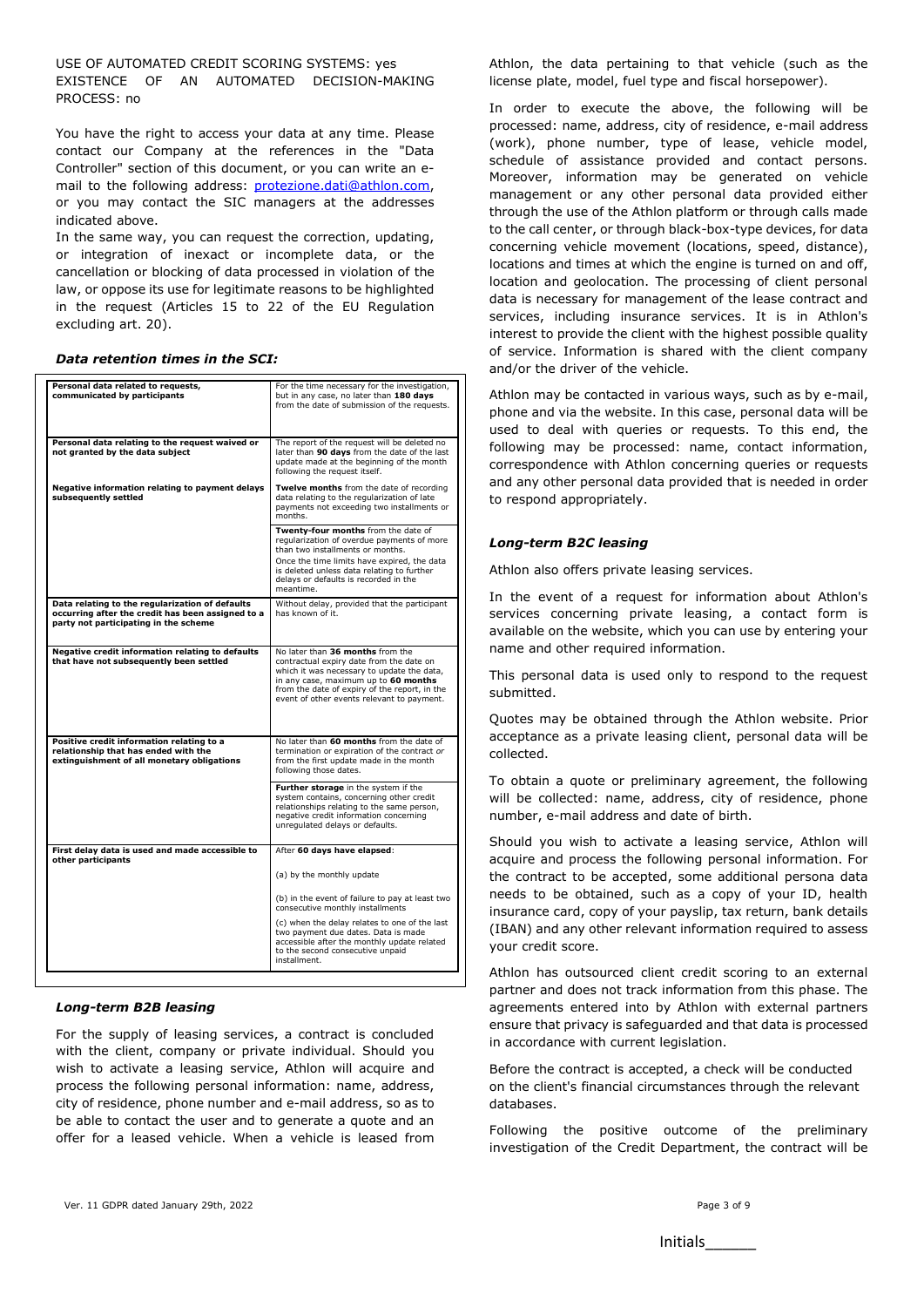signed and the order for the vehicle finalized. During this phase, the personal data required pertains to the ordering and delivery of the vehicle (phone number, e-mail address, delivery address). Data pertaining to the vehicle itself (license plate, model, fuel type and fiscal horsepower) is also processed. The processing of client data is necessary for execution and management of the contract.

Personal data is also shared with third-party companies with which specific agreements are in place for the management of online payments, the payment of deposits and the periodic payment of lease installments. To this end, only the information needed in order to execute the payment is shared.

Athlon may be contacted by e-mail, by phone and via the website. In this case, personal data will be processed to respond to questions or requests received. For such purposes, usage is made of data such as name, contractual information, communication exchanges and any other information that Athlon may receive and for which there is a need to make an appropriate response. Athlon may also contact the client in relation to a private leasing contract.

## *Mobility services*

Athlon provides the following additional services. The processing of client data is necessary for management of each of the services provided for in the contract. It is in Athlon's interest to provide the client with the highest possible quality of service.

#### *Maintenance, repairs and tires*

Safety is fundamental. Therefore, regular maintenance, repair and tire service interventions need to be conducted for the vehicle used. In order to manage vehicle maintenance services, Athlon processes the following data: name, address, phone number, e-mail address, lease type, license plate, vehicle type and model and the schedule of services provided to the vehicle. Furthermore, for operational management of the vehicle, processing includes the cell phone number of the contact person; for example, to schedule an appointment for maintenance services.

The services set out above are not provided directly by Athlon, which makes use of external partners such as dealerships, garages and tire service centers. Personal data processing also involves data sharing with such partners/suppliers. Clients may also occasionally contact our partners/service providers. In this case, clients will provide their own personal data directly to service partners, who will then inform Athlon of the type of intervention performed, the corresponding cost, mileage, client name and vehicle license plate.

Vehicle maintenance information is also shared with the driver, and with the client company.

#### *Roadside assistance*

In the event of problems with the vehicle caused by road accidents, mechanical breakdowns etc., Athlon is able to provide a roadside assistance service, using its own partner to intervene in the event of a need for towing or for a replacement vehicle.

For such purposes, the following personal data will be collected: name, e-mail address, phone number, license plate number and the location at which assistance is requested and provided.

The personal data will be shared with external roadside assistance providers.

#### *Accident management*

An accident may be caused either by the driver of the vehicle or by a third party. In such cases, the damage may need to be dealt with and repaired and a replacement vehicle organized to restore mobility. In the event of damage to the vehicle used or of an accident, the driver can send a notification to Athlon's Driver Desk. In such cases, the following personal data will be collected:

- name, contact information, license plate number, service schedule, vehicle particulars, incident details (including photos), information on the type and scale of the damage, information on any other passengers and statements and any other relevant information that may be provided concerning the context of the incident;
- information arising from any third parties also involved in the incident, such as name, name of insurance company, insurance policy number and any third party claims;
- information collected from vehicle location devices, such as place and vehicle speed, geographic coordinates, vehicle mileage;
- relevant information collected from insurance companies;
- where available: statements and/or reports generated by the authorities (police, law enforcement etc.).

Relevant information may be shared with the insurance companies involved, either forming part of the Daimler/Athlon Group or third party companies.

In some cases, Athlon will appoint a third-party company to determine the damage. In such cases, the information and data in Athlon's possession may be shared with such companies for loss adjustment.

The damage report created by the company that conducted the expert assessment will be shared with Athlon, who may appoint a third-party company and/or other professional for a more in-depth examination of damage assessment or for the settlement of any claims. Reports issued by such professionals will also be shared with Athlon.

In the case of long-term leasing, the information and personal data relevant for management of a claim will be shared with the company to which the driver belongs or the person concerned.

#### *Fine management*

As a rule, fines issued by the relevant authorities against the drivers of leased vehicles will be sent to Athlon, as the vehicle owner.

Athlon will settle such fines in a timely manner and based on the information contained in the management system and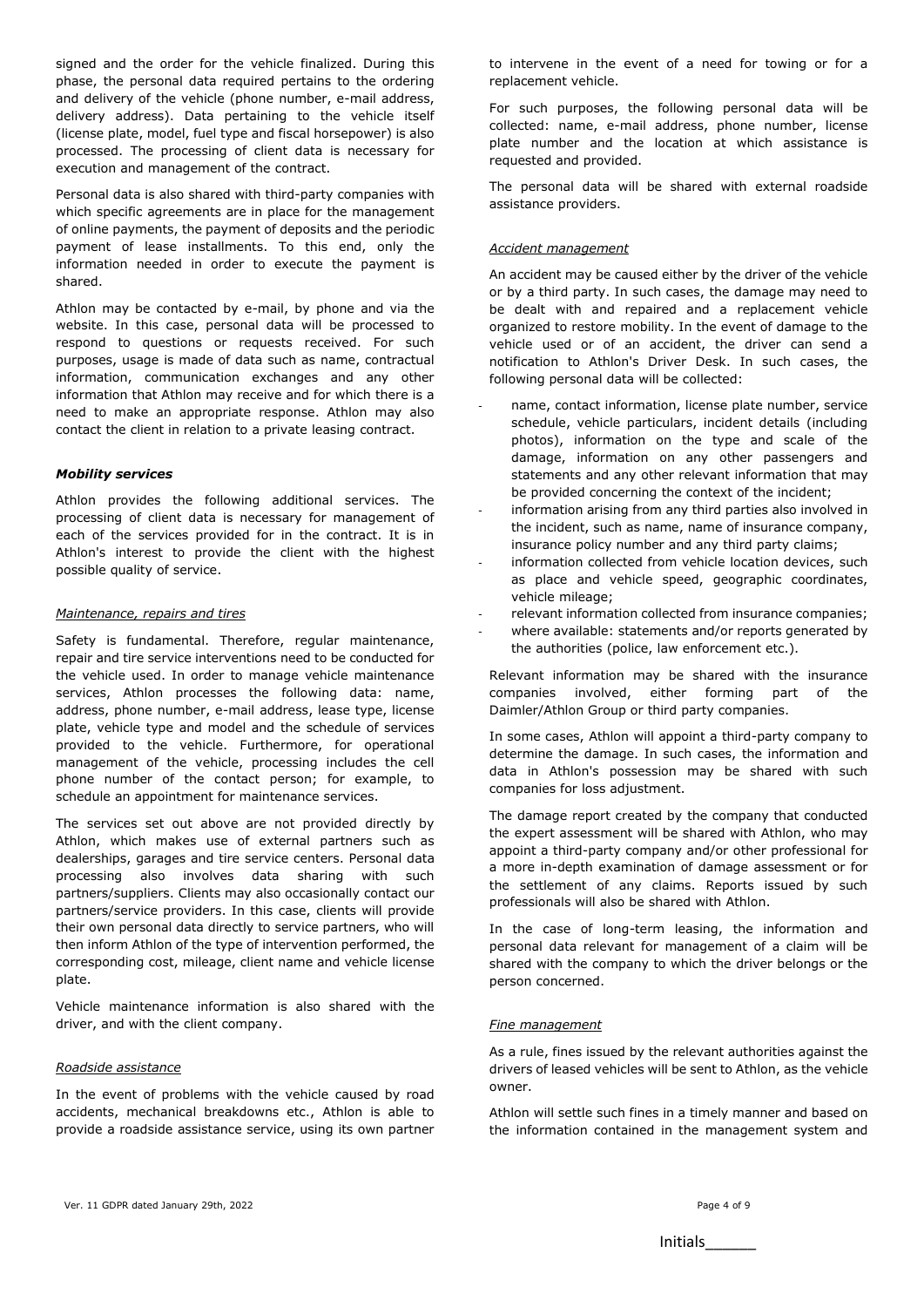will debit the amount from the client company or directly from the driver.

Personal data processing will be finalized on payment of the fine, and where applicable, when reimbursed by the company. We also process the following data, which is passed on by the competent authority: name, address, license plate number, type and location and time of the infraction and the fine levied.

In the case of vehicles used in a car pool or through carsharing, where it is not possible for Athlon to determine the identity of the driver of the vehicle, the personal data set out above may be shared with the relevant departments of the company in question.

Rules governing the management of fines may differ from country to country. In some cases, Athlon is required to pass on driver data to the competent authority, which will directly approach the driver for subsequent management of the infraction.

#### *Fuel card*

Athlon services also include the fuel card scheme, which enables fuel to be paid for at a gas station. For issuance and management of the fuel card, Athlon collects and processes the following data: name, address, e-mail, date of birth, fuel card number, license plate of vehicle used, fuel type, mileage and associated costs.

Fuel cards are provided by a third-party company with which Athlon shares the client's/driver's name, address and date of birth.

#### *Online portal and app*

Athlon may make use of the online portal or app, namely Milo, available to the drivers of leased vehicles where information on the leased vehicle, contact information and other personal data is easily accessible. Additional functionality may be added to signal vehicle damage and schedule appointments for maintenance, repair or tire changes. It is possible to add additional functionality to signal changes or damage to the vehicle, and to schedule and manage appointments for maintenance, repair or tire changes online, contact the Driver Desk, and pay fines and fuel costs.

The name and e-mail address of the individual using the portal and/or the app are provided to Athlon by the client company, so that Athlon can generate and provide login details for the parties concerned (username and temporary password).

#### *E-driver*

Athlon provides a totally interactive information and training program called E-Driver. Through implementation of the training program, E-Driver can be used to analyze and improve driving style and proactively promote a commitment to safe driving, which contributes to a reduction in accident rates.

Organizing and executing the training program is entrusted to experts who contact the vehicle driver or client company directly for a preventive safety assessment and in order to provide a dedicated training program.

The personal data of recipients of the training program is shared with the experts (third-party providers) tasked by Athlon with organizing and executing the training program. The following data will be processed and collected from the the client company: name, e-mail address, license plate number.

Furthermore, Athlon will also collect other personal data received from its designated providers: driver risk index, recommended training courses for the driver, training courses signed up for and training courses completed. This data may be shared by Athlon with the client company.

## *Leasing services*

Athlon also offers commercial leasing services.

In order to provide leasing services, Athlon concludes a contract with the client company, which shares with Athlon the name, address, city of residence, telephone number and e-mail addresses of its employees. Athlon may share personal data received with other leasing specialists, to enable these to contact service users and to provide the most suitable vehicle for lease.

Athlon processes the following data: vehicle license plate, associated costs, delivery location, lease period and company contact person. The processing of client personal data is necessary for management of the lease contract between Athlon and the client. It is in Athlon's interest to provide the client with the highest possible quality of service. Athlon shares information on lease service users with the client company for billing purposes.

Leasing service users may contact Athlon by e-mail, phone and website. In this case, personal data will be processed to deal with users' queries or requests. To this end, the following may be processed: name, contact information, correspondence with Athlon concerning queries or requests and any other personal data provided to Athlon that is needed in order to respond appropriately to the client company and the drivers of leased vehicles.

Athlon may also contact clients regarding leasing services provided.

#### *Acquisition of vehicles from leasing*

#### *Acquisition process*

Athlon processes personal data relating to the potential acquisition of vehicles from leasing. This includes execution of the acquisition contract, transfer of services and settlement of payment.

To this end, Athlon collects and processes the following data: name, gender, contact information, company name, commercial information and other details needed in order to complete the acquisition transaction, including bank account information. The processing of client personal data is necessary for execution and management of the acquisition contract.

Personal data may be shared with financial services partners.

Initials\_\_\_\_\_\_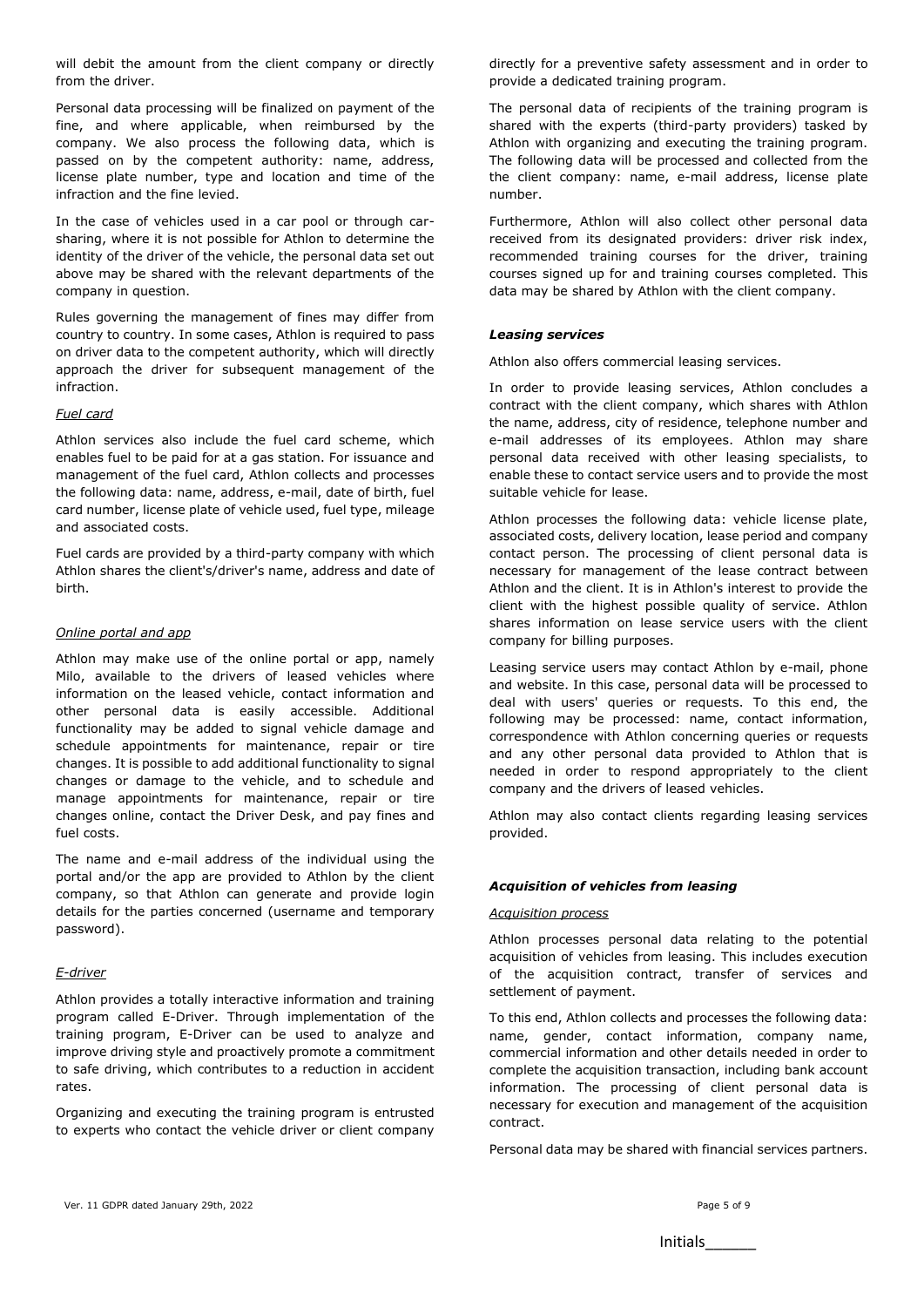Athlon may be contacted in various ways, such as by e-mail, phone and through the website. Athlon collects personal data at the time at which it is contacted or when additional information is provided by clients at Athlon centers; for example, when Athlon is sent questions, suggestions, compliments, claims or complaints or when quotations are requested for services. Athlon may contact the client in relation to possible acquisition of a vehicle.

The following data is processed for the aforementioned purposes: name, gender, contact person, name of company and any other information provided to Athlon in the text box on the contact form, where, for example, questions and queries may be submitted.

#### *Marketing*

## *Surveys*

Athlon processes personal data when it periodically sends out questions and surveys, to request feedback on the level of service offered to the client. The following data is processed for such purposes: name, address, e-mail, license plate number and interests/hobbies.

If you do not wish to receive survey participation requests from Athlon, please send a request to the contacts set out in this statement, or opt out through the contacts set out in the survey itself.

## *Marketing communications*

Athlon may process client data when any marketing activities and corresponding communications are scheduled, to provide information on events, special offers and current and future products and services. To this end, the following personal data may be processed: name, address, phone number, email address and interests/hobbies.

Athlon may contact clients regarding marketing communications, via e-mail, newsletters, flyers and magazines.

Prior to using personal data, Athlon requests consent for processing for purposes other than those of lease management. Clients who do not wish (or no longer wish) to receive marketing communications may easily opt out.

Athlon can also be contacted through the contact information set out in this statement, for the purpose of withdrawing consent.

#### *Websites*

Athlon collects personal data through website contact; for example, via the contact form or through the sending of suggestions or complaints, or to request a quote for services offered.

The following data is processed for this purpose: name, contact information, name of the company concerned, and any other information provided on the contact form, through which it is possible to submit a suggestion or complaint.

## *Social media*

Athlon's website also contains links to social media pages, such as Facebook and LinkedIn pages and its Twitter feed.

In such cases, the following data is collected: name, e-mail address, photo, contact list and other information that may be provided by the user when a social media function is utilized.

Please note that Athlon is not responsible for the collection and processing of personal data by other companies and organizations, such as social media, including the processing of personal data disclosed to other companies or organizations in connection with Athlon's social media functions.

## *Cookies*

For the processing of personal data through cookies, please consult the relevant information at the following locatio[nhttps://www.athlon.com/it/cookies.](https://www.athlon.com/it/cookies)

#### *Work and careers*

A candidate's personal data is collected, including contact information (name, address, phone number, e-mail address), work and training experience and other information on working activities. This information is used by Athlon to respond to candidate applications, to process applications and to offer candidates access to new job opportunities.

Personal data is generated and processed to select candidates and to link each candidate with a specific job offer. The e-mail address is used to ensure proper registration, to contact the candidate during the selection process and to facilitate recruitment activities. Furthermore, candidates selected by Athlon will be able to access data for administrative purposes.

Athlon may collect and process special categories of personal data in cases where it is required by applicable laws in the country.

In addition to the processing of mandatory data and personal data that the candidate has voluntarily uploaded to Athlon systems, additional data may be collected (automatically) and processed. Data not supplied directly by the candidate may come, for example, from employment agencies and intermediaries and include sources accessible to the public.

The collection and processing of personal data are necessary to respond to candidate applications and to organize subsequent selection routes.

The recipients of the personal data processed are the parties involved in Athlon's selection and recruitment process. During the online application process, candidates can choose whether to make their data (including personal data) available for other applications.

#### *Other purposes*

#### *Compliance with legislation andregulations*

Athlon complies with the laws and regulations in force, including sector-specific recommendations and EC directives and regulations.

This means that it is in the interest of Athlon for the client's personal data to be treated in the most appropriate way, or in any case as required by the legislation in force, and used for reviewing sanctions lists, to perform due diligence, for the

Initials\_\_\_\_\_\_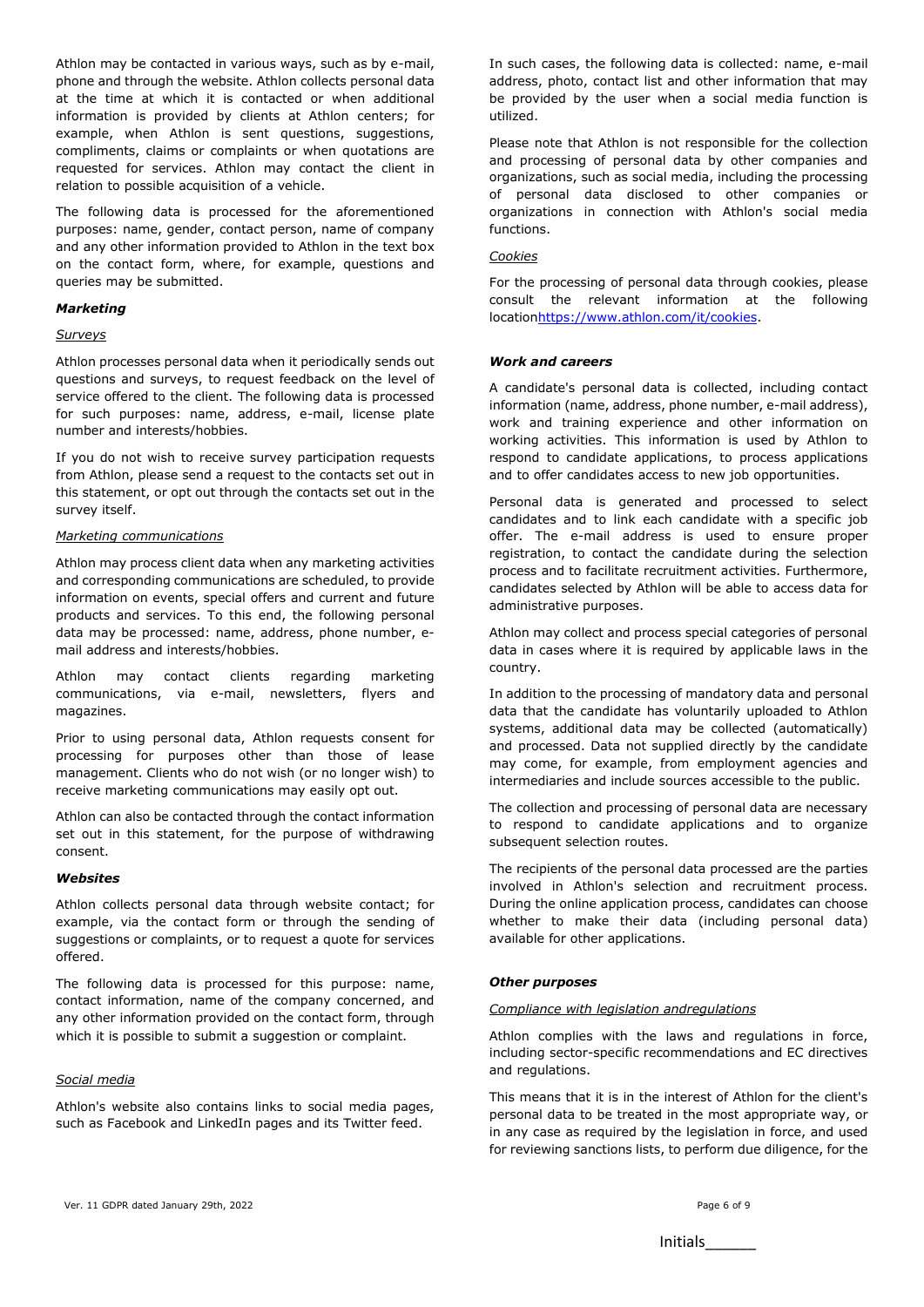prevention of money laundering and terrorist financing and other illegal financial activities, and to respond to requests from public and governmental authorities, such as the supervisory authorities, tax authorities and investigative agencies, including public and governmental authorities outside the country of residence.

#### *Protection of assets and corporate interests*

Athlon protects its assets and corporate interests.

This means that it is in the interest of Athlon for the personal data of clients to be treated as is appropriate and necessary to ensure approval by the clients themselves, to enforce contractual terms and conditions, to protect activities and intellectual property rights, to secure payment of amounts due to Athlon and to pursue available legal action or limit loss or harm that could be occasioned to it.

The personal data that is processed and/or shared depends both on the circumstances and on which among the purposes mentioned in the previous paragraph are applicable.

In principle, Athlon processes personal data only if requested for one of the purposes indicated in the previous paragraph.

## *Data analysis*

It is in Athlon's interest to process personal data for the purpose of analysis and the development of new services and improvement of existing ones, and for identifying trends and evaluating the effectiveness of the activities performed.

For this purpose, Athlon may analyze vehicle information and other types of information referred to in this Notice, should this be necessary for one of the purposes referred to in the previous paragraph.

In particular, in this Privacy Notice, it is highlighted how Mercedes Benz Mobility AG (Mercedes Benz Mobility Risk Review) processes the personal data of the Customer during the preparation and execution of audits (such as riskoriented audit planning and audit design) and audit advice, including administrative execution and completion of the audit engagement itself.

Personal data is processed according to the principles of reduction and minimization to the extent necessary, as permitted by applicable legal regulations, based on our obligations.

Unless otherwise indicated below, the terms "process" and "processing" include, for instance, the collection, use, disclosure and transfer of personal data (see article 4 no. 2 GDPR).

The data processed during the preparation and carrying out of the audits are provided by Athlon. In this context, the personal data of employees are processed, depending on the scope of the specific audit engagement.

In addition, data from Athlon's business partners and Customers are processed, including in accordance with the specific audit assignment. In this context, the following categories of personal data are processed:

- Customer name and Customer ID
- contractual data
- booking data
- financial data
- information on credit rating and payment behavior

- vehicle identification number, vehicle damage and vehicle condition data.

In order to obtain verification of relevant personal data from employees, Customers and business partners, the internal IT systems and applications of the Daimler group are used or interviews in compliance with internal rules, regulations and security procedures.

In carrying out the audit, on behalf of the Board of Management of Mercedes Benz Mobility AG as the delegating authority and within the scope of its supervisory duties, it ensures that both the legal requirements relating to compliance with correct corporate procedures and the internal regulations. The legitimate interest and the necessary balance with any conflicts of interest of the persons concerned are determined and documented based on the audit engagement.

Mercedes Benz Mobility AG (Mercedes Benz Mobility Risk Review) also assesses the effectiveness and efficiency of risk management, the internal control system, management and monitoring processes and company processes. The results of the assessments are also used to improve Athlon's internal processes.

The legal basis of the processing is art. 6 (1) f) GDPR, and in some circumstances, art. 6 (1) c) GDPR. The legal basis for the processing of employee data is the local legislation on the subject as well as the express information signed by them.

Employees are also required to provide their data based on the employment contract.

The duration of the retention of personal data is determined by the processing of the data described above for the purpose of keeping records, documentation and archiving.

Mercedes Benz Mobility AG (Mercedes Benz Mobility Risk Review) will keep and process your personal data for as long as necessary to fulfill the processing purposes described in this Privacy Notice. In general, the data is deleted within 8 (eight) weeks of the creation of the audit report and provided to the Board of Directors of Mercedes Benz Mobility AG.

Insofar as your personal data are subject to statutory retention obligations or form part of the documentation subject to statutory retention obligations, Mercedes Benz Mobility AG (Mercedes Benz Mobility Risk Review) will store this data for the duration of the retention period established by law.

#### *Access to Athlon's premises*

For those visiting Athlon's premises, personal data may be requested for security reasons. The data collected for this purpose is: name, contact information and, if applicable, the name of the Athlon employee being visited.

## *Contracting parties of Athlon*

Should the client's personal contact details be included in the agreement between the contracting parties, Athlon will process the name, contact information and client's company name (legal person). Such processing is for communication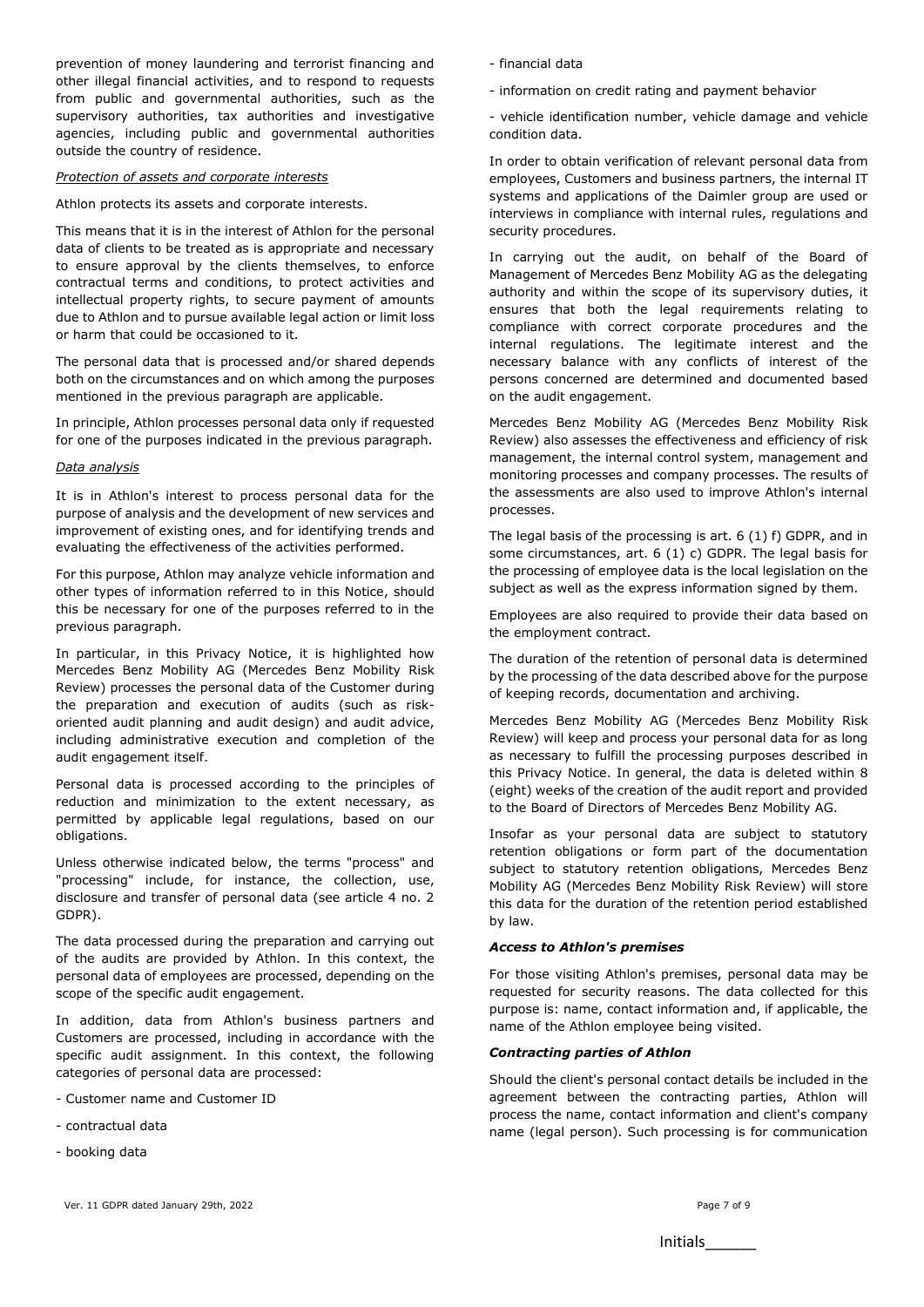purposes. The contracting parties of Athlon may, for example, be: partners, service providers, customers.

## *Athlon as data processor*

There are services for which Athlon has the role of data processor, on behalf of the client (e.g. company), such as fleet management services. The data controller, the client company, is responsible for the processing and use of personal data. In these circumstances, in the event of questions regarding the processing and protection of personal data, please contact your employer.

## *To whom can personal data be transferred?*

The personal data that Athlon manages is treated as confidential and is accessible only if there is a real need to know. Athlon does not share the personal data it manages with third parties, unless such processing is necessary to manage the services offered to clients.

In addition to the above, Athlon shares personal data:

- within the Daimler group, with the companies belonging to it;
- with our service provider partners, such as dealers, body shops, workshops and tire service providers;
- with the partner companies involved in the sale and supply of our services;
- with third-party service providers that Athlon uses to process certain data on its own behalf, as is the case with suppliers in the areas of information technology, security, law, finance and accounting;
- with the supervisory authorities, tax authorities and investigative agencies, if Athlon is required to do so by law.

Athlon will make every effort to ensure that all third parties comply with applicable data protection laws.

To the extent that some personal data may be processed by third parties on behalf of Athlon and on the basis of its instructions, Athlon itself will ensure that the most appropriate technical, organizational and contractual measures are taken to ensure that such personal data is processed exclusively for the purposes set out in this Statement. Furthermore, Athlon will ensure that any third parties used comply with the applicable data protection laws and the provisions of this Statement.

## *Does Athlon transfer personal data to any third-party countries or to international organizations?*

Given the multi-national structure of Athlon, personal data collected may be processed in a country other than the one in which Athlon has its registered office. Athlon ensures that if personal data is transferred to another country, appropriate technical protection measures will be adopted, including through agreements with third parties.

If personal data is transferred and processed outside the EU/EEA, Athlon will provide an adequate level of protection, in accordance with legislation currently in force.

## *Security*

Athlon has implemented various technical and organizational measures in order to guarantee an adequate level of security

concerning risks relating to the processing of personal data, in compliance with legislation in force on data protection.

Athlon has set up security measures for its servers and networks based on best practices, using firewalls. Only identified and authorized persons may use Athlon systems. The locations where the data is stored are accessible only to authorized personnel and through advanced authentication systems.

If you become aware of any violation of your security, please inform Athlon as soon as possible using the following e-mail address

## [protezione.dati@athlon.com.](mailto:protezione.dati@athlon.com)

#### *For how long does Athlon store personal data?*

As a general rule, personal data is stored in compliance with legislation and with Athlon's internal regulations, which set out minimum and maximum storage periods. Personal data is therefore kept for the period necessary to implement the purposes described in this Statement, unless a longer retention period is required or permitted by law.

Regarding the IP address and the name of the internet service provider, which are stored only for security purposes, these will be deleted after seven days.

#### *Leasing services*

For leasing purposes, Athlon will retain the personal data received for the time necessary for the discharging of contractual obligations. This means that it is necessary to keep personal data at least for as long as the contract is in effect. Once the contract has expired, there may still be a need to process personal data, for claims handling, claims for damages or fines handling. Since Athlon can receive the fines of its customers up to two years after the end of the contract, personal data is kept up to and not beyond the discharging of all obligations and activities deriving from the contract, even after expiration of the same.

Athlon may process and store personal data for statistical purposes. For such purposes, only strictly necessary data (address and postal code) is used. Other personal data (e.g. name) will be deleted or made anonymous.

#### *Potential clients*

For potential clients whose lease requests are not accepted by Athlon, personal data collected during the preliminary examination is no longer needed. Athlon therefore deletes such data after discharging of the obligations and activities deriving from acceptance of the Offer.

#### *Vehicles from leasing*

For the acquisition of vehicles from leasing, Athlon keeps the customer's personal data for a period not exceeding discharging of the obligations and activities deriving from the acquisition contract.

### *Work and careers*

The personal data entered in applications is saved and used for the application process.

A candidate can delete a user profile at any time using the "Delete User Profile" function. The user profile will be automatically deleted, without further notice, one year after